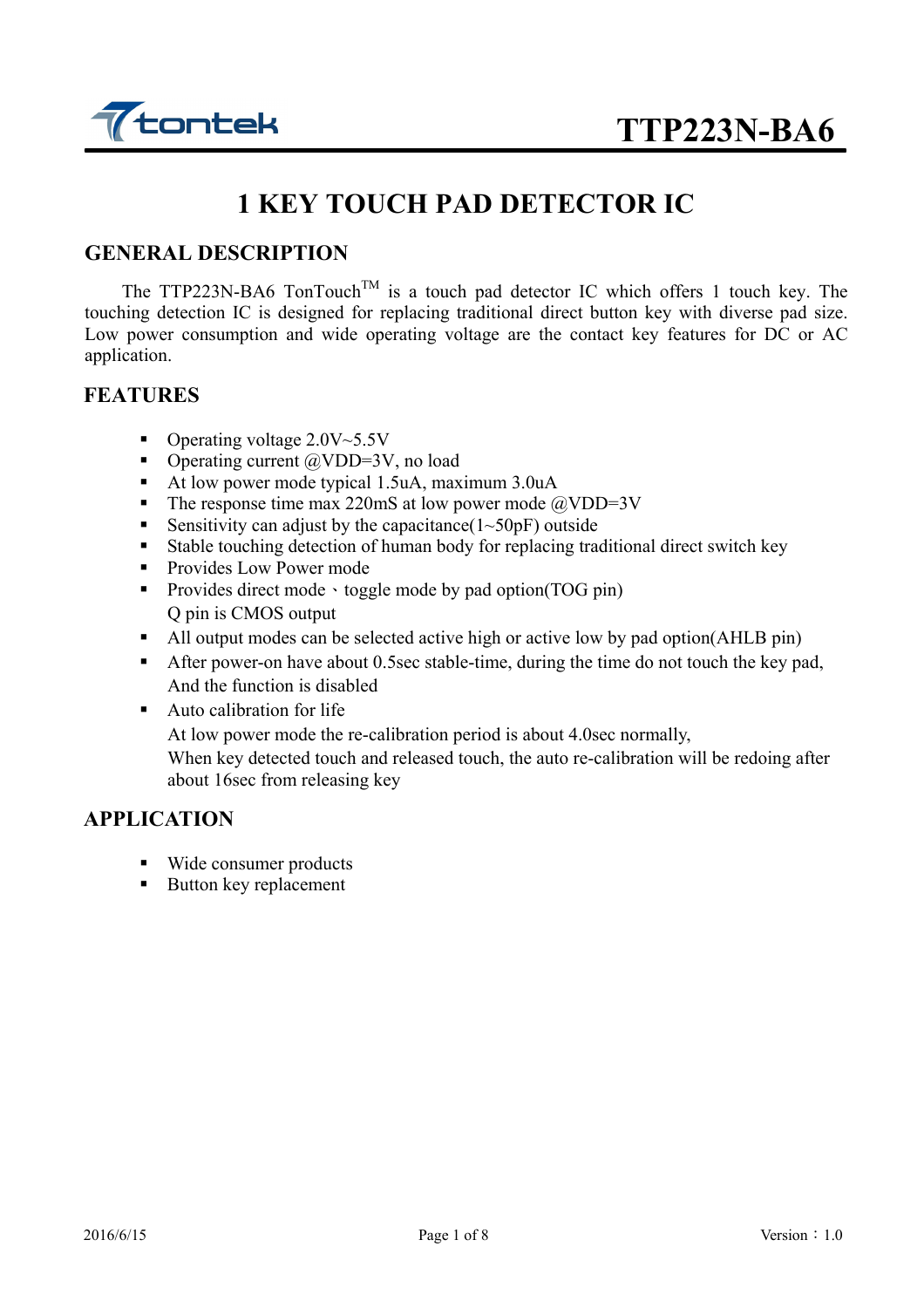

### **BLOCK DIAGRAM**



### **PACKAGE LIST**

Package Type SOT-23-6L TTP223N-BA6 PACKAGE CONFIGURATION



## **PAD DESCRIPTION**

|               | Pad No.   Pad Name   I/O Type |      | Pad Description                         |
|---------------|-------------------------------|------|-----------------------------------------|
|               |                               |      | CMOS output pin                         |
| $\mathcal{D}$ | VSS                           | P    | Negative power supply, ground           |
|               |                               | I/O  | Input sensor port                       |
|               | <b>AHLB</b>                   | I-PL | Output active high or low selection,    |
|               |                               |      | 1=>Active low; 0(Default)=>Active high  |
|               | VDD                           |      | Positive power supply                   |
| 6             | <b>TOG</b>                    | I-PL | Output type option pin,                 |
|               |                               |      | 1=>Toggle mode; 0(Default)=>Direct mode |

#### **Pin Type**

| CMOS input only |
|-----------------|
|                 |

O CMOS push-pull output<br>I/O CMOS I/O

I/O CMOS I/O<br>I-PL CMOS inpu

I-PL CMOS input and pull-low resister<br>P Power / Ground

Power / Ground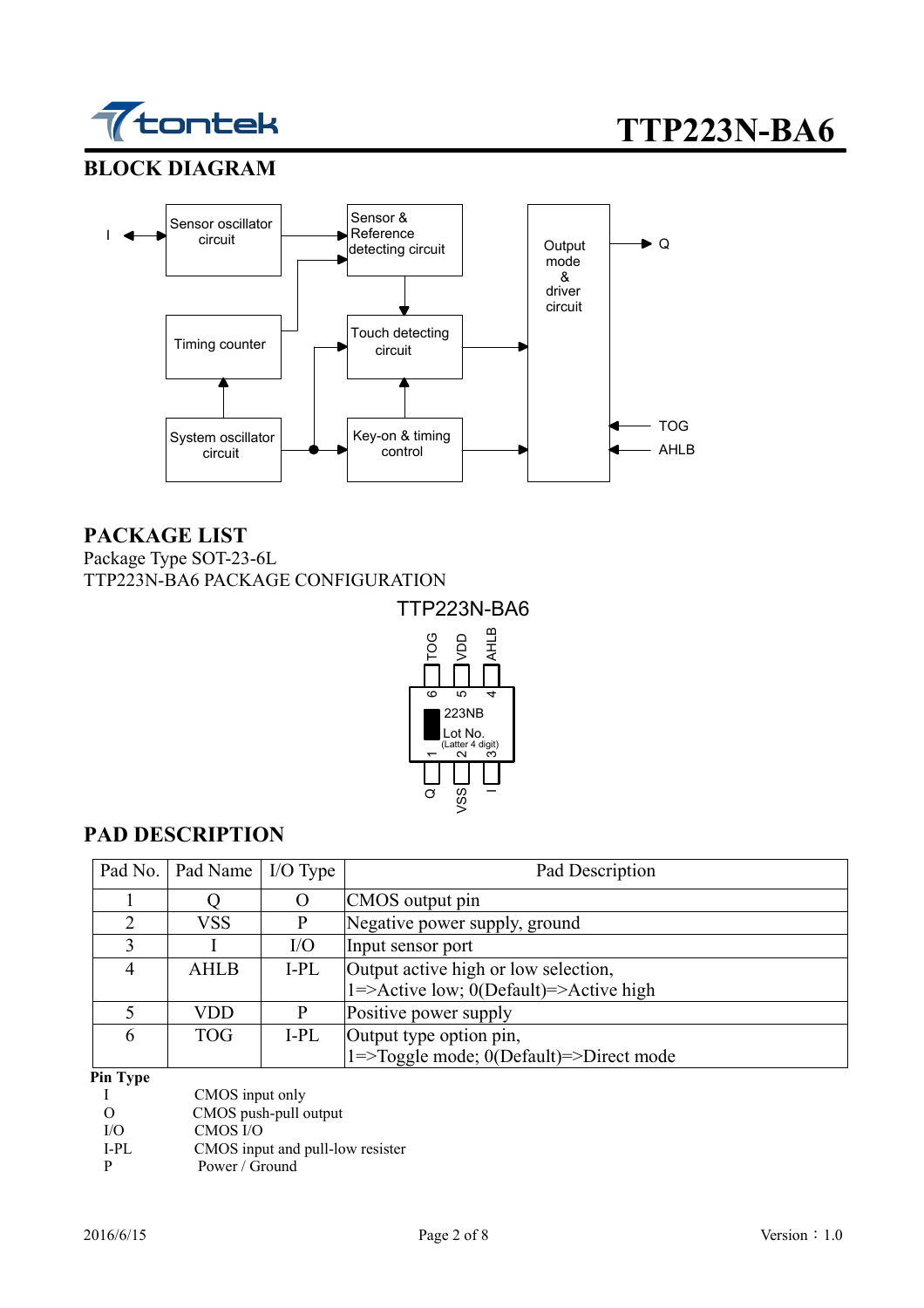

# **ELECTRICAL CHARACTERISTICS**

## ‧**Absolute Maximum Ratings**

| <b>Parameter</b>                       | <b>Symbol</b>      | <b>Conditions</b> | Value                  | Unit |  |  |
|----------------------------------------|--------------------|-------------------|------------------------|------|--|--|
| <b>Operating Temperature</b>           | $T_{OP}$           |                   | $-40 \sim +85$         | °C   |  |  |
| <b>Storage Temperature</b>             | $\mathrm{T_{STG}}$ |                   | $-50 \sim +125$        | ∽    |  |  |
| Power Supply Voltage                   | VDD                | $Ta=25^{\circ}C$  | $VSS-0.3 \sim VSS+5.5$ |      |  |  |
| Input Voltage                          | $\rm V_{\rm IN}$   | $Ta=25^{\circ}C$  | VSS-0.3 ~ VDD+0.3      |      |  |  |
| Human Body Mode                        | <b>ESD</b>         |                   |                        | КV   |  |  |
| Note: VSS symbolizes for system ground |                    |                   |                        |      |  |  |

## • **DC/AC Characteristics**: (Test condition at room temperature=25°C)

| Parameter                         | Symbol       | <b>Test Condition</b>                   | Min.     | Typ. | Max.           | Unit       |
|-----------------------------------|--------------|-----------------------------------------|----------|------|----------------|------------|
| <b>Operating Voltage</b>          | <b>VDD</b>   |                                         | 2.0      | 3    | 5.5            | V          |
| System oscillator                 | $F_{FAST}$   | $VDD=3V$                                |          | 512K | $\blacksquare$ | Hz         |
|                                   | $F_{LOW}$    |                                         |          | 16K  |                |            |
| Sensor oscillator                 | $F_{SEN}$    | VDD=3V no load                          |          | 1M   |                | Hz         |
| <b>Operating Current</b>          | $I_{OP}$     | $VDD=3V$                                |          | 1.5  | 3.0            |            |
|                                   |              | at low power mode<br>and output no load |          |      |                | uA         |
| <b>Input Ports</b>                | $V_{\rm IL}$ | <b>Input Low Voltage</b>                | $\theta$ |      | 0.2            | <b>VDD</b> |
| <b>Input Ports</b>                | $\rm V_{IH}$ | Input High Voltage                      | 0.8      |      | 1.0            | VDD        |
| <b>Output Port Sink Current</b>   | $I_{OL}$     | VDD=3V, $V_{OL}$ =0.6V                  |          | 8    |                | mA         |
| <b>Output Port Source Current</b> | $I_{OH}$     | VDD=3V, $V_{OH}$ =2.4V                  |          | $-4$ |                | mA         |
| <b>Output Response Time</b>       | $T_R$        | VDD=3V, At fast mode                    |          |      | 60             | mS         |
|                                   |              | VDD=3V, At low power mode               |          |      | 220            |            |
| Input Pin Pull-low Resistor       | $R_{PL}$     | $VDD=3V,$<br>(TOG, AHLB)                |          | 28K  |                | ohm        |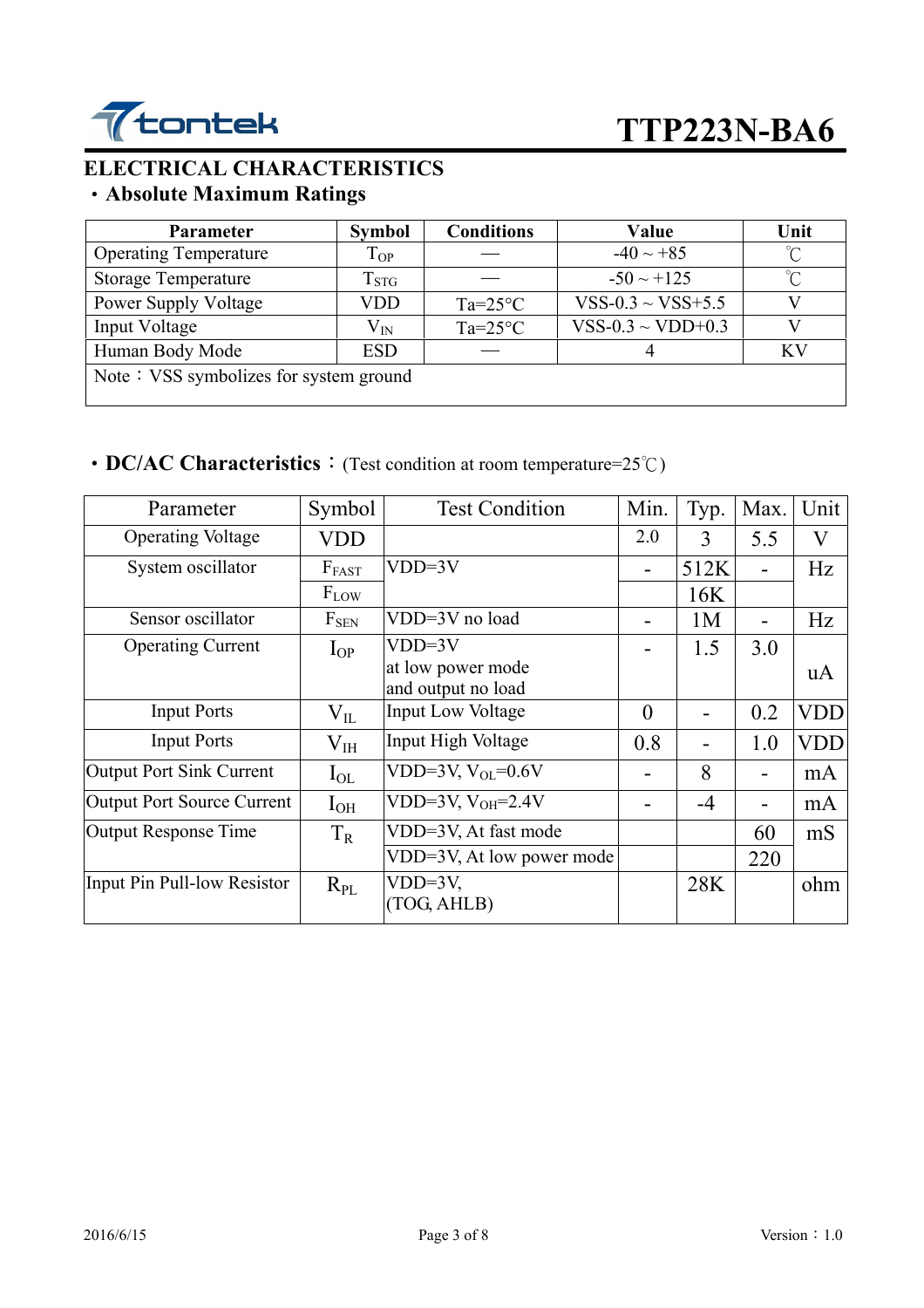

#### **FUNCTION DESCRIPTION**

#### **1. Sensitivity adjustment**

 The total loading of electrode size and capacitance of connecting line on PCB can affect the sensitivity. So the sensitivity adjustment must according to the practical application on PCB. The TP223N-BA6 offers some methods for adjusting the sensitivity outside.

#### 1-1 by the electrode size

Under other conditions are fixed. Using a larger electrode size can increase sensitivity. Otherwise it can decrease sensitivity. But the electrode size must use in the effective scope.

1-2 by the panel thickness

Under other conditions are fixed. Using a thinner panel can increase sensitivity. Otherwise it can decrease sensitivity. But the panel thickness must be below the maximum value.

1-3 by the value of Cs (please see the down figure)

Under other conditions are fixed. When do not use the Cs to VSS, the sensitivity is most sensitive. When adding the values of Cs will reduce sensitivity in the useful range ( $1 \leq Cs \leq 50p$ F).



#### **2. Output mode**

 The TTP223N-BA6 has direct mode active high or low by AHLB pad option. And has toggle mode by TOG pad option. Pad Q is CMOS output.

| <b>TOG</b> | <b>AHLB</b> | Pad Q option features                   |
|------------|-------------|-----------------------------------------|
|            |             | Direct mode,<br>CMOS active high output |
|            |             | Direct mode,<br>CMOS active low output  |
|            |             | Toggle mode,<br>Power on state=0        |
|            |             | Toggle mode,<br>Power on state=1        |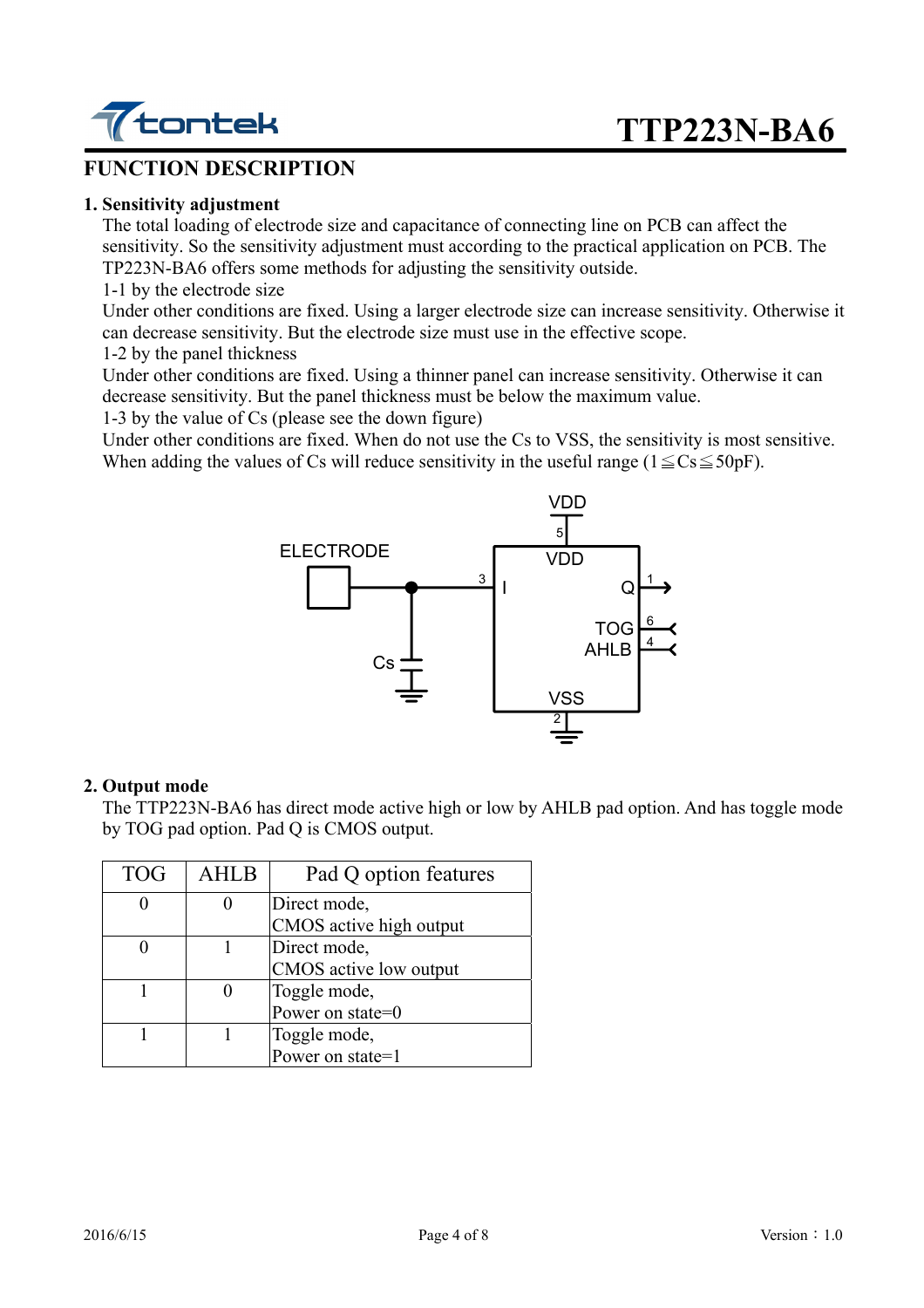

#### **3. Low power mode**

The TTP223N-BA6 is Low Power mode. It will be saving power. When detecting key touch, it will switch to Fast mode. Until the key touch is released and will keep a time about 12sec. Then it returns to Low Power mode.

The states and timing please see below figure.



#### **4. Option pin**

For power saving concern and package bonding option consideration, all the feature option pins with latch type design and initial states are 0 or 1 as power on. If those pins are forced to VDD or VSS, the states will be changed to 1 or 0 without any current leakage to conflict the power saving issue.

| Feature option pins | Initial state by Power on |  |
|---------------------|---------------------------|--|
| 1 H H H             |                           |  |
| 17 Y.C              |                           |  |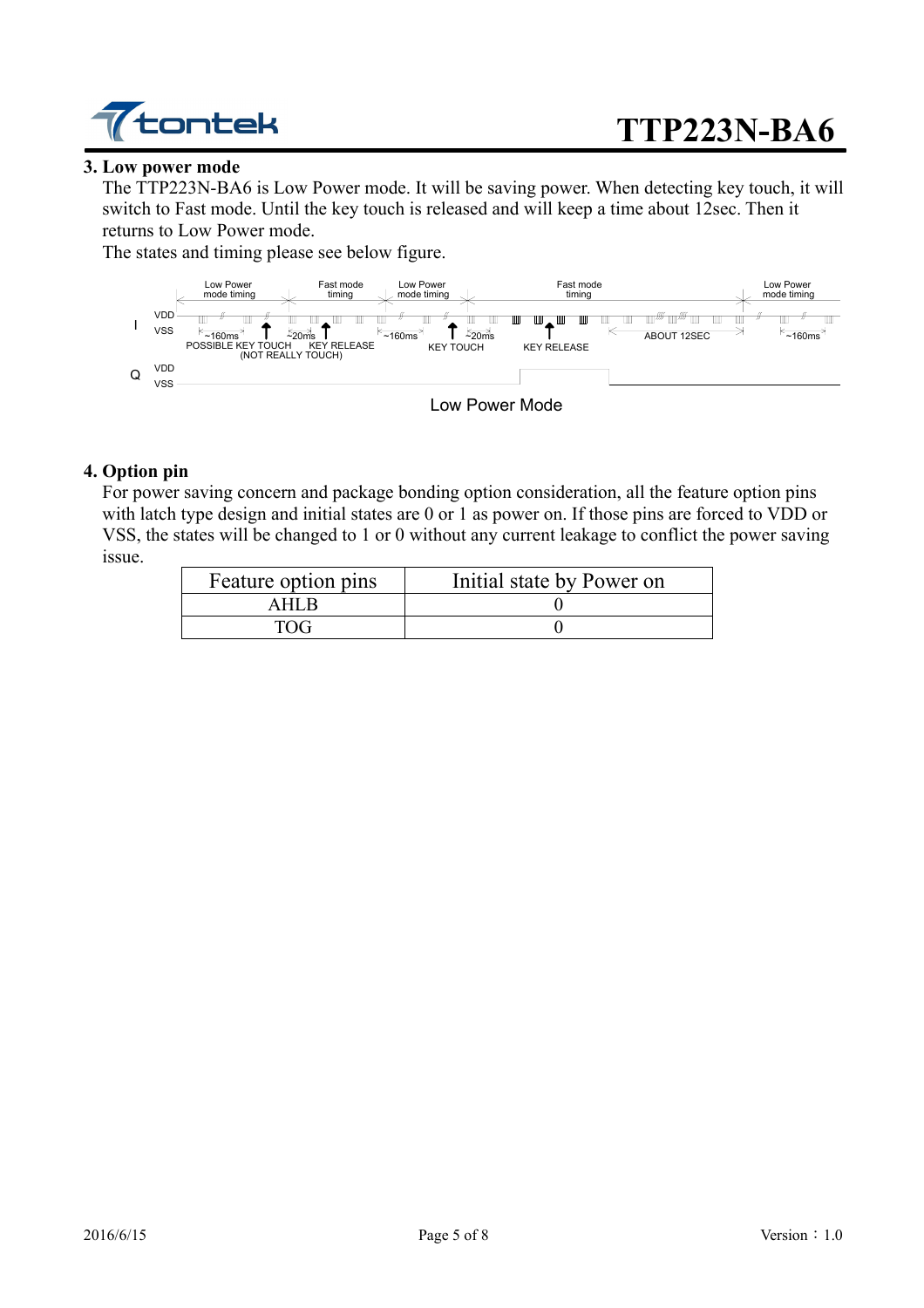

## **APPLICATION CIRCUIT**



PS:1. On PCB, the length of lines from touch pad to IC pin shorter is better.

And the lines do not parallel and cross with other lines.

- 2. The power supply must be stable. If the supply voltage drift or shift quickly, maybe causing sensitivity anomalies or false detections.
- 3. The material of panel covering on the PCB can not include the metal or the electric element. The paints on the surfaces are the same.
- 4. The capacitance Cs can be used to adjust the sensitivity. The value of Cs use smaller, then the sensitivity will be better. The sensitivity adjustment must according to the practical application on PCB. The range of Cs value is 1~50pF.
- 5. The C1 capacitor must be used between VDD and VSS; and should be routed with very short tracks to the device's VDD and VSS pins (TTP223N-BA6).
- 6. The value of capacitors can be used by the real application for Ci and Co capacitors.
- 7. The sensitivity adjustment capacitors (Cs) must use smaller temperature coefficient and more stable capacitors. Such are X7R, NPO for example. So for touch application, recommend to use NPO capacitor, for reducing that the temperature varies to affect sensitivity.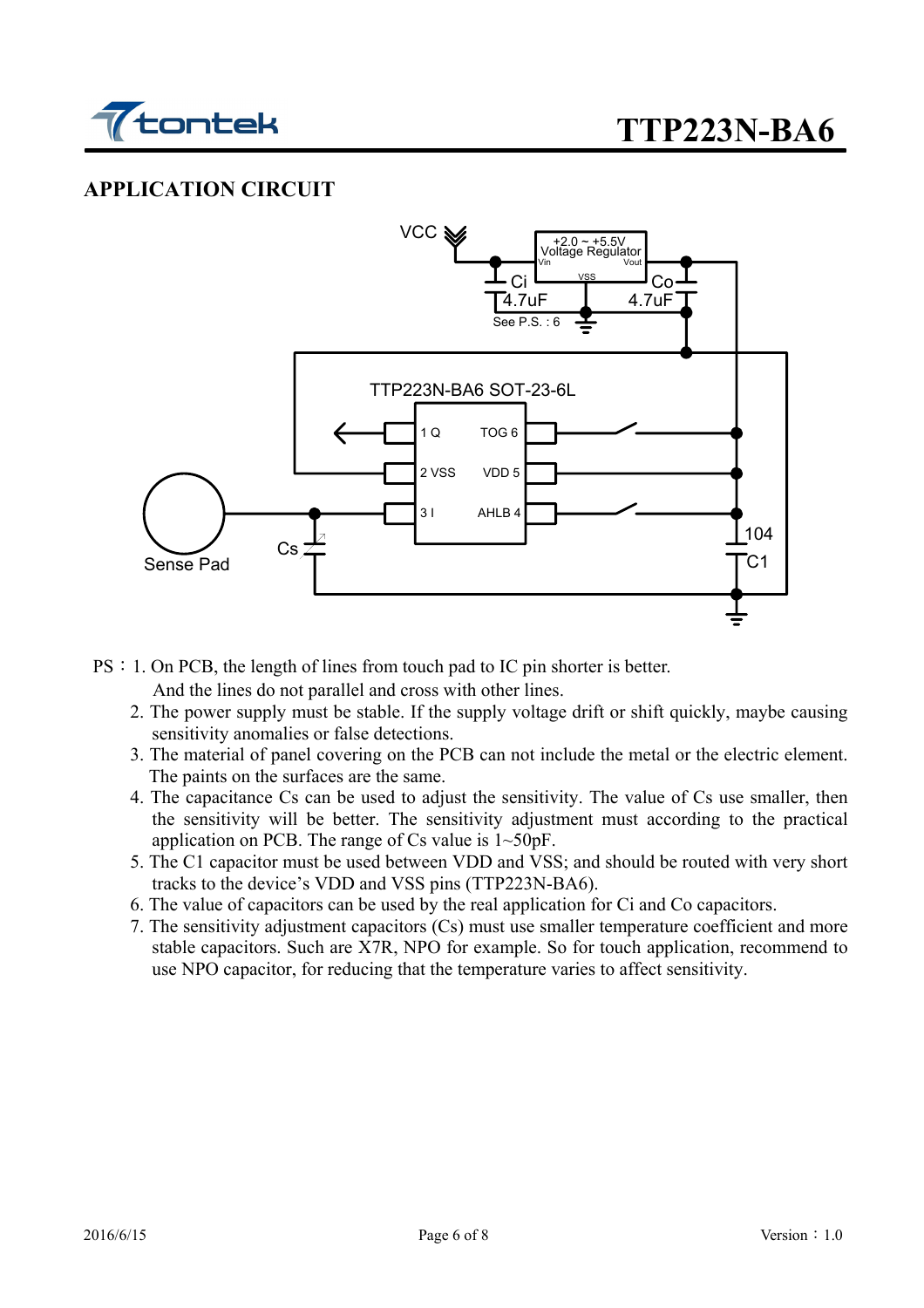

Package Type: SOT-23-6L

Package Outline Dimension